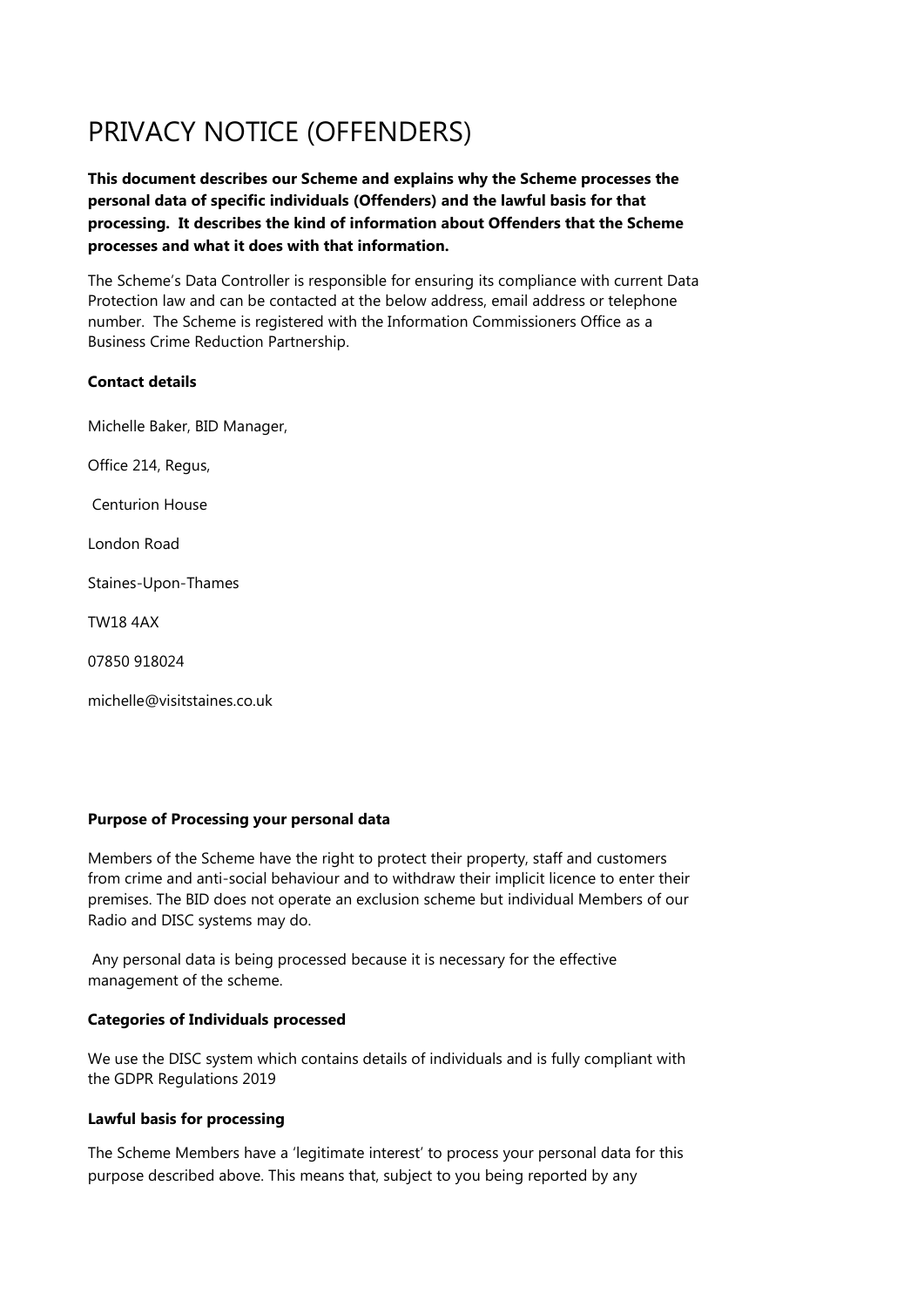Members for an incident which represents a threat to their property, staff or customers, your data may be processed without your consent.

## **Categories of Personal Data**

Using DISC, we and our Members may process the following categories of your data:

- your name and facial image and any relevant information about the nature of your activities so that our Members can identify you, submit reports about you, include you in a list or gallery of reported or excluded persons and, if appropriate, ensure our Members are aware of any threat you may represent to their property or to the safety of their staff, customers etc;
- Your postal and email addresses, telephone number(s) and other contact detail so our Board of Management can communicate relevant information with you from time to time;
- Your ethnicity so we can help our Members identify a known Offender in order to submit a report about them, or to identify prolific or travelling offenders;
- Information and evidence about incidents in which you have been involved, where this can assist in preventing or detecting unlawful acts.

## **Categories of Recipients**

We may circulate your personal information among:

- Members of the Scheme:
- Employees and officers of public agencies involved in the prevention and detection of crime;
- Other organisations like us in neighbouring areas if there is evidence that you have participated, or are likely to participate, in any threat or damage to property, staff and customers in areas outside the Scheme's area of operation.

## **Retention and erasure policy**

If you are reported by a Member for participating in any threat or damage to any Member's property, staff or customers, your name and facial image may be shared among Members using DISC for 12 months after which it will be withdrawn from Members; it will be retained for a further 12 months in our database after which time it will be irrevocably erased.

Beyond those time limits Members will have their own policies which must comply with the latest data protection requirements.

## **The source of your data**

We and our Members may collect your personal data from:

- Yourself;
- Members of the Scheme:
- Police or other public agencies.

## **Your rights**